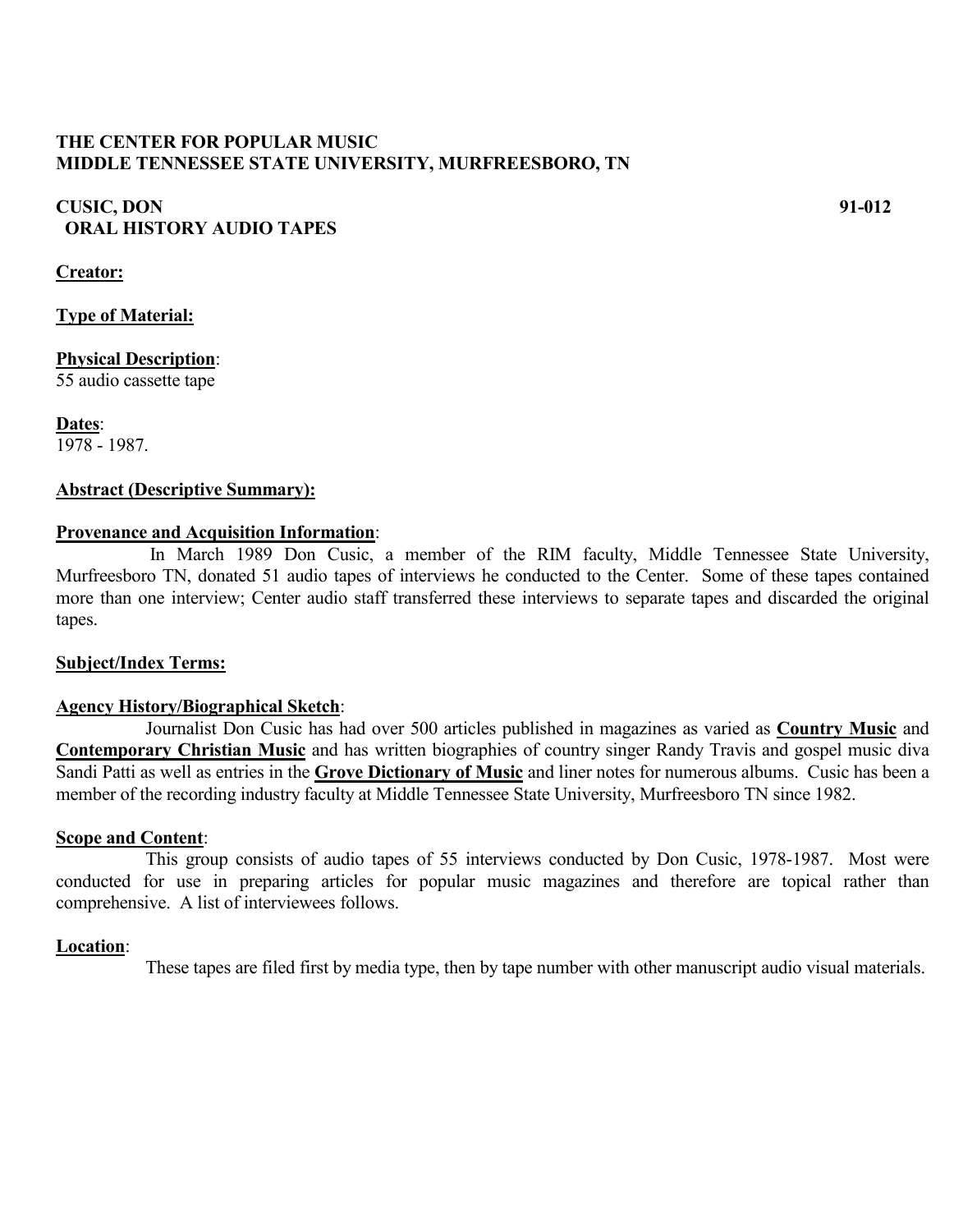#### **Related Materials**:

Other personal papers, including book manuscripts, donated by Cusic are filed together and described under his name. Materials produced by students in Cusic's courses are filed as separate groups organized by course name and number. Audio tapes of guest lectures given to a seminar on the history of the recording industry offered by Cusic in the fall of 1987 are filed as "Recording Industry: Historical Perspectives". Video tapes of interviews conducted by Cusic for a tv series broadcast over the campus television station are filed as "The Music Biz."

The Center has also received a substantial number of sound recordings in various formats which have been integrated into the Center's audio collection. Pamphlets, flyers, press kits and similar materials received from Cusic are filed with similar materials in the biographical and subject vertical files. Four boxes of photographs donated by Cusic are filed together as a unit within the photograph files.

#### **CUSIC, DON 91-012**

## **ORAL HISTORY AUDIO TAPES**

## **Notes: List of Audio tapes**:

TCA-0118AAndrus and Blackwood

TCA-0118BBrown Bannister

TCA-0118CBlanton Harrell

TCA-0118DLes Beasley

TCA-0118EScott Wesley Brown

TCA-0118F/GJames Bullard (2 tapes)

TCA-0118HRory Burke

TCA-0118IDon Butler

TCA-0118JRalph Carmichael

#### TCA-0118KJune Carter Cash

TCA-0118L/MJohnny Cash (information about)

TCA-0118NCynthia Clawson

TCA-0118ORev. James Cleveland (includes sermon, speech and singing)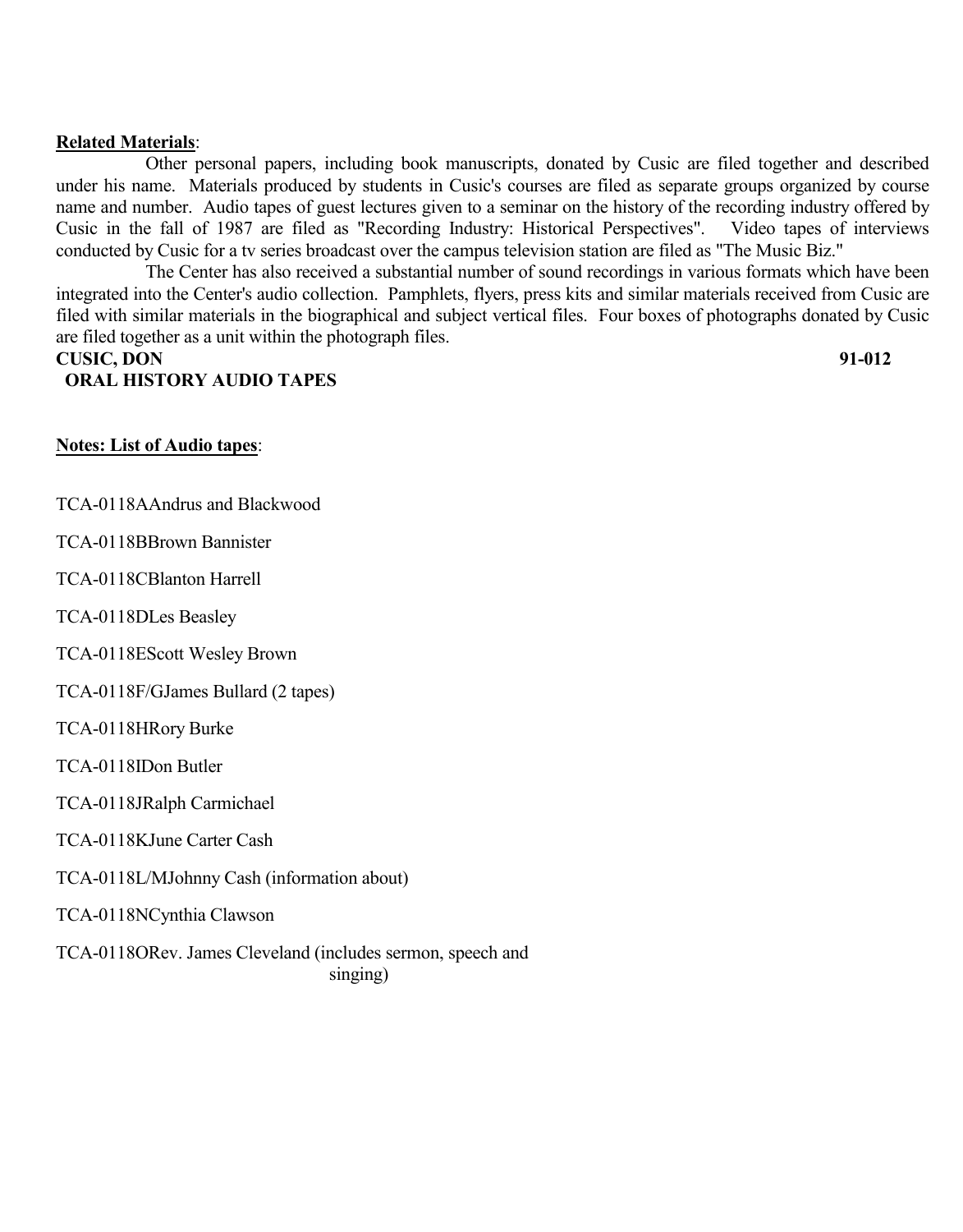- TCA-0118PRev. James Cleveland (telephone interview) TCA-0118QRev. James Cleveland (talk) TCA-0118RWayne Coombs TCA-0118S/TMervyn Conn TCA-0118UFarrell and Farrell TCA-0118VJim Fogelsong
- TCA-0118WSam Goodman
- TCA-0118X/YAmy Grant
- TCA-0118ZPam Mark Hall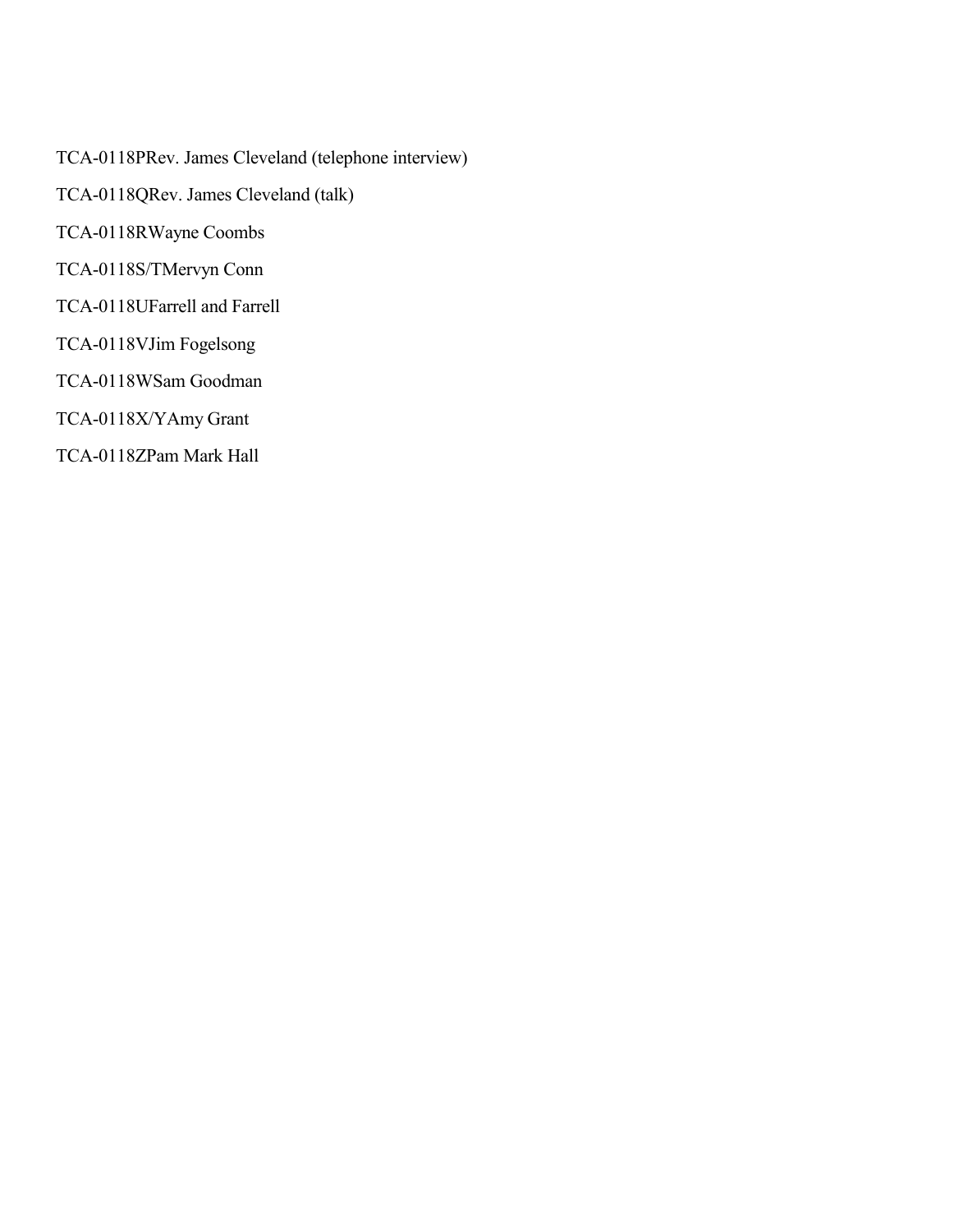## **CUSIC, DON 91-012 ORAL HISTORY AUDIO TAPES**

**Audio tapes** (continued):

- TCA-0118AAGeorge Hamilton IV
- TCA-0118BBBilly Ray Hearne
- TCA-0118CC/DDGeorge Jones (2 tapes)
- TCA-0118EEKaren Lafferty
- TCA-0118FFBarbara Mandrell
- TCA-0118GGArmand Morales
- TCA-0118HHAnne Murray
- TCA-0118IIMarvin Norcross
- TCA-0118JJLarry Norman
- TCA-0118KKThe Oaks
- TCA-0118LLGlen Payne
- TCA-0118MMDave Peters
- TCA-0118NNCharlie Pride
- TCA-0118OO/QQRambos (3 tapes)
- TCA-0118RRBuck Rambo
- TCA-0118SS/TTReba Rambo (2 tapes)
- TCA-0118UUElwyn Ramer
- TCA-0118VVWesley Rose
- TCA-0118WW/XXRobert Schuller (2 tapes)
- TCA-0118YYGeorge Beverly Shea